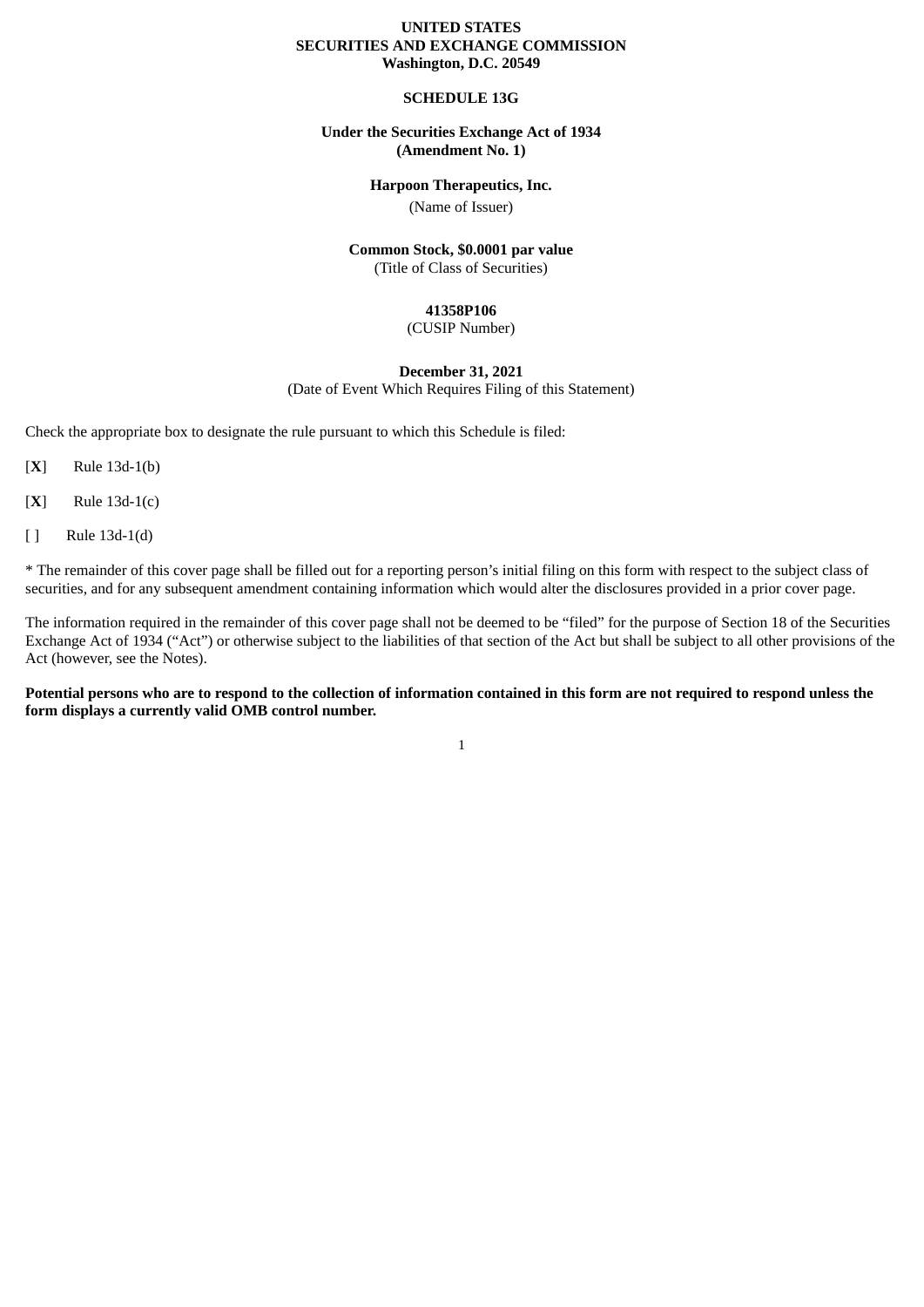### **Logos Global Management LP**

2. Check the Appropriate Box if a Member of a Group (See Instructions)

(a)

(b)  $\underline{X}$ 

- 3. SEC Use Only
- 4. Citizenship or Place of Organization **Delaware**

| Number of                             | 5. Sole Voting Power -0-              |
|---------------------------------------|---------------------------------------|
| Shares<br>Beneficially                | 6. Shared Voting Power 1,500,000      |
| Owned by                              | 7. Sole Dispositive Power -0-         |
| <b>Each Reporting</b><br>Person With: | 8. Shared Dispositive Power 1,500,000 |
|                                       |                                       |

2

9. Aggregate Amount Beneficially Owned by Each Reporting Person **1,500,000**

10. Check if the Aggregate Amount in Row (9) Excludes Certain Shares (See Instructions) **\_\_\_\_\_\_**

- 11. Percent of Class Represented by Amount in Row (9) **4.6%**
- 12. Type of Reporting Person (See Instructions) **IA, PN**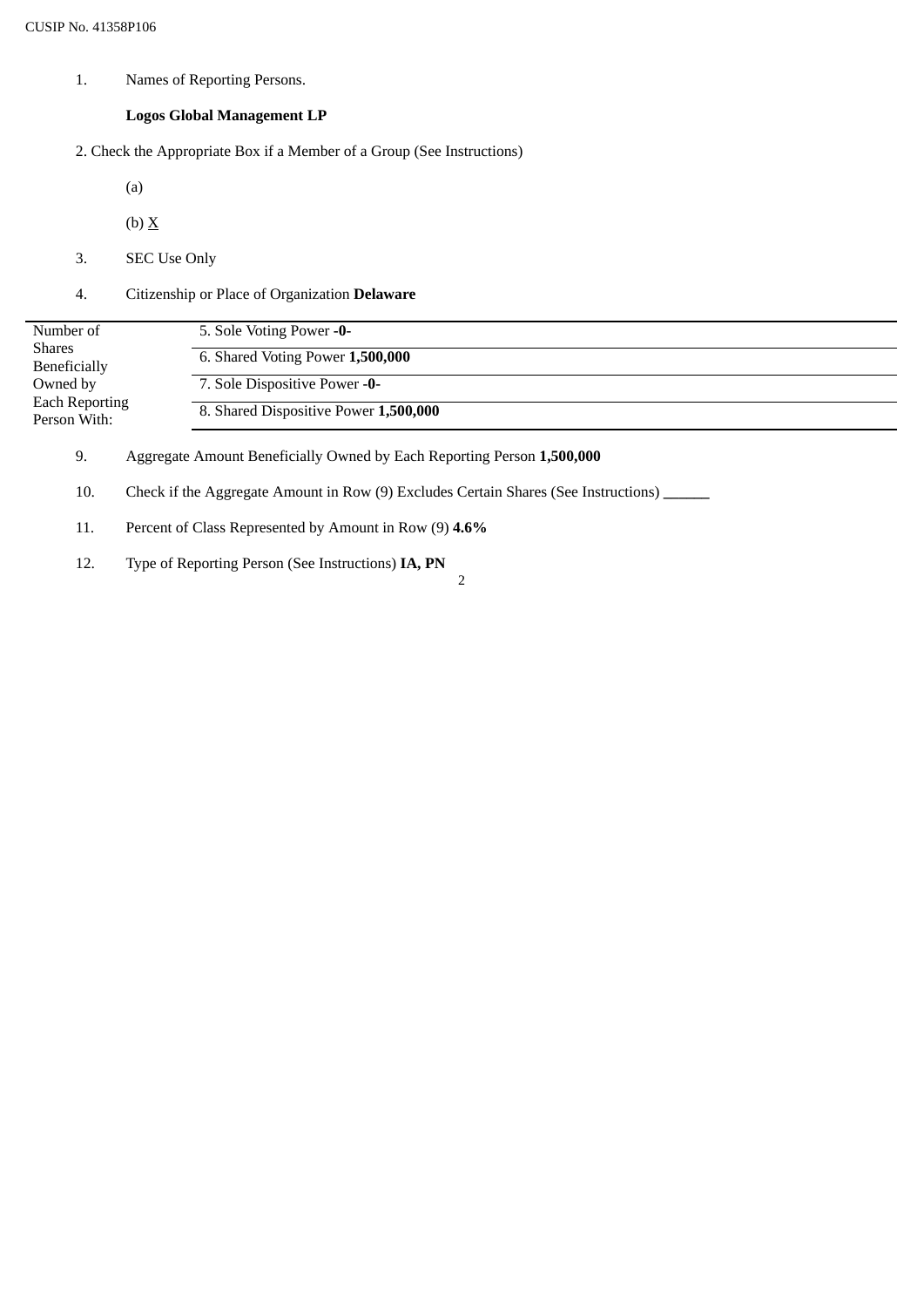a

1. Names of Reporting Persons.

# **Logos Global Management GP LLC**

2. Check the Appropriate Box if a Member of a Group (See Instructions)

(a)

- (b)  $\underline{X}$
- 3. SEC Use Only
- 4. Citizenship or Place of Organization **Delaware**

| Number of                             | 5. Sole Voting Power -0-              |
|---------------------------------------|---------------------------------------|
| Shares<br>Beneficially                | 6. Shared Voting Power 1,500,000      |
| Owned by                              | 7. Sole Dispositive Power -0-         |
| <b>Each Reporting</b><br>Person With: | 8. Shared Dispositive Power 1,500,000 |

- 9. Aggregate Amount Beneficially Owned by Each Reporting Person **1,500,000**
- 10. Check if the Aggregate Amount in Row (9) Excludes Certain Shares (See Instructions) **\_\_\_\_\_\_**
- 11. Percent of Class Represented by Amount in Row (9) **4.6%**
- 12. Type of Reporting Person (See Instructions) **HC, OO**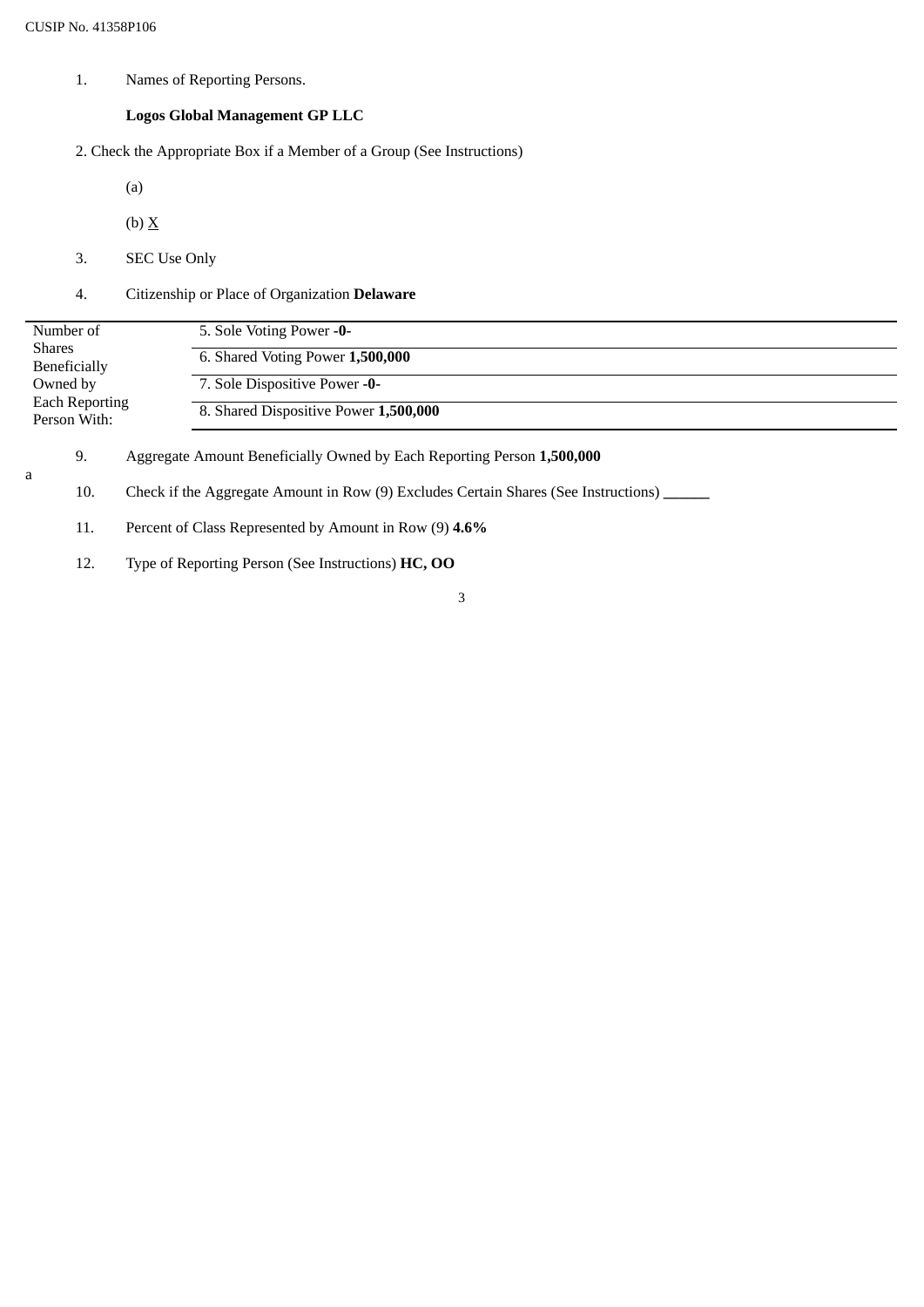### **Arsani William**

2. Check the Appropriate Box if a Member of a Group (See Instructions)

(a)

(b)  $\underline{X}$ 

- 3. SEC Use Only
- 4. Citizenship or Place of Organization **United States**

| Number of                         | 5. Sole Voting Power -0-              |
|-----------------------------------|---------------------------------------|
| Shares<br>Beneficially            | 6. Shared Voting Power 1,500,000      |
| Owned by<br><b>Each Reporting</b> | 7. Sole Dispositive Power -0-         |
| Person With:                      | 8. Shared Dispositive Power 1,500,000 |

9. Aggregate Amount Beneficially Owned by Each Reporting Person **1,500,000**

10. Check if the Aggregate Amount in Row (9) Excludes Certain Shares (See Instructions) **\_\_\_\_\_\_**

- 11. Percent of Class Represented by Amount in Row (9) **4.6%**
- 12. Type of Reporting Person (See Instructions) **HC, IN**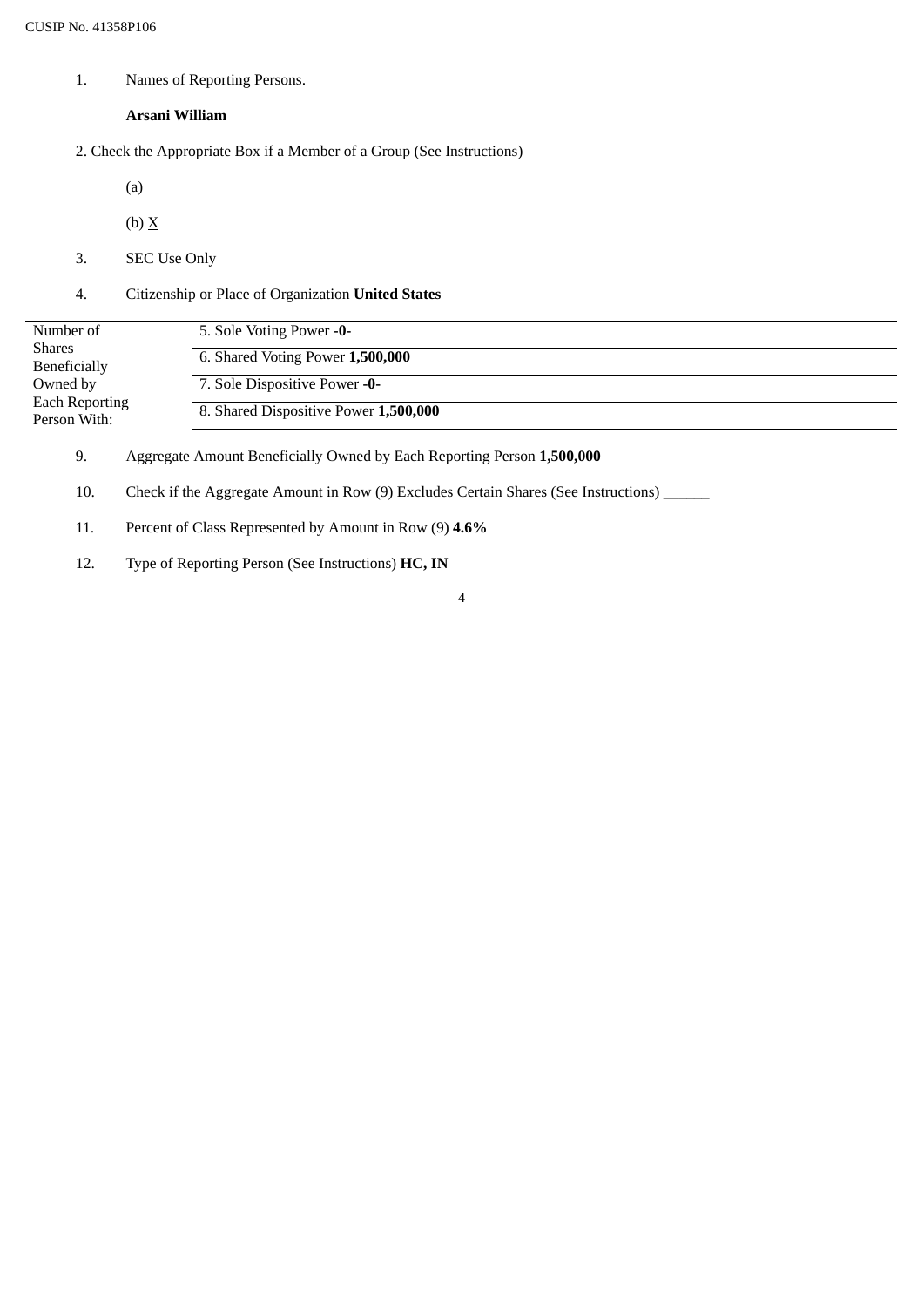## **Logos Global Master Fund LP**

- 2. Check the Appropriate Box if a Member of a Group (See Instructions)
	- (a) \_\_\_\_\_\_
	- $(b)$   $X$
- 3. SEC Use Only

# 4. Citizenship or Place of Organization **Cayman Islands**

| Number of                             | 5. Sole Voting Power -0-              |
|---------------------------------------|---------------------------------------|
| <b>Shares</b><br>Beneficially         | 6. Shared Voting Power 1,500,000      |
| Owned by                              | 7. Sole Dispositive Power -0-         |
| <b>Each Reporting</b><br>Person With: | 8. Shared Dispositive Power 1,500,000 |

- 9. Aggregate Amount Beneficially Owned by Each Reporting Person **1,500,000**
- 10. Check if the Aggregate Amount in Row (9) Excludes Certain Shares (See Instructions) **\_\_\_\_\_\_**
- 11. Percent of Class Represented by Amount in Row (9) **4.6%**
- 12. Type of Reporting Person (See Instructions) **PN**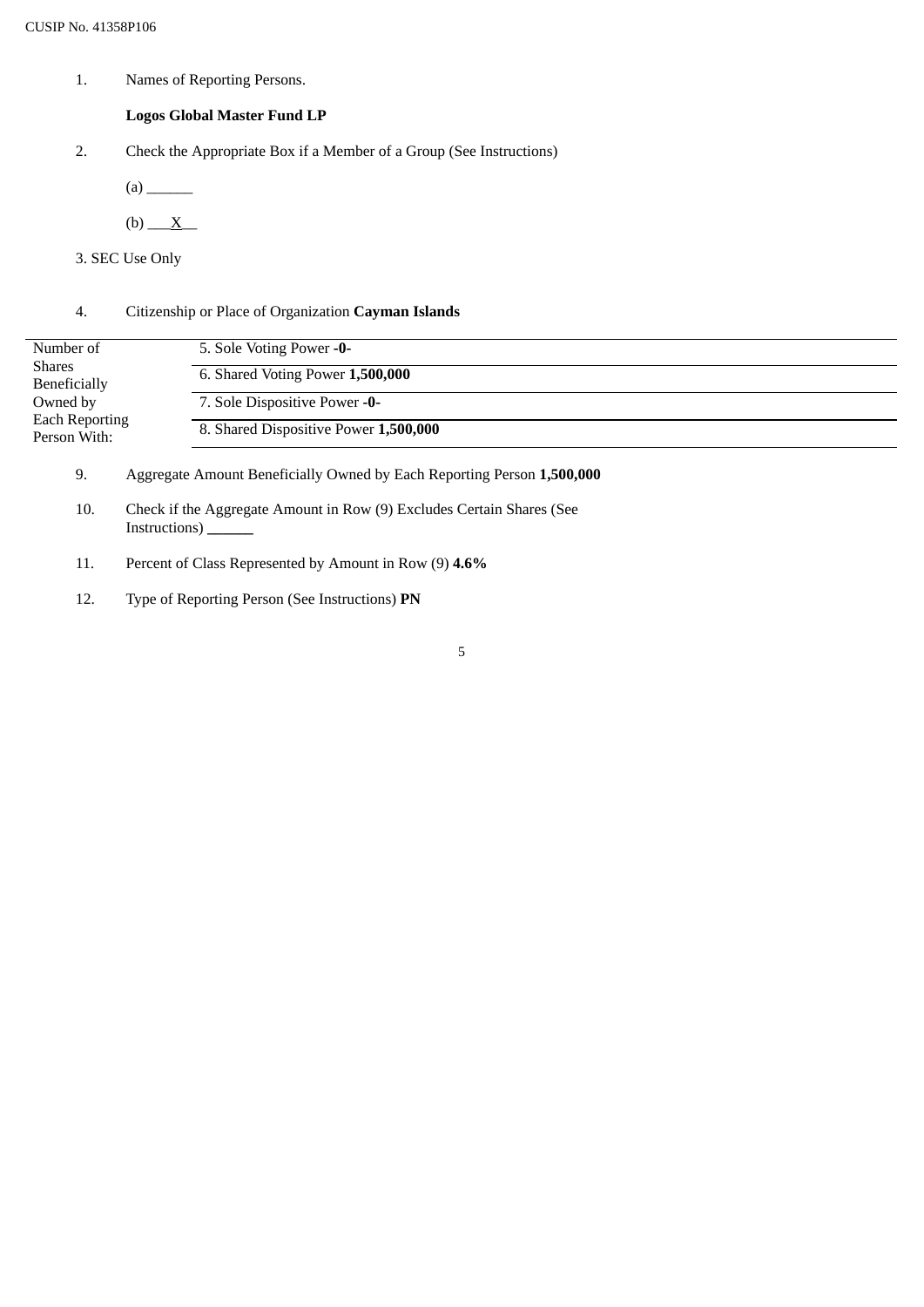**Logos GP LLC**

2. Check the Appropriate Box if a Member of a Group (See Instructions)

(a)

(b)  $\underline{X}$ 

- 3. SEC Use Only
- 4. Citizenship or Place of Organization **Delaware**

| Number of                             | 5. Sole Voting Power -0-              |
|---------------------------------------|---------------------------------------|
| <b>Shares</b><br><b>Beneficially</b>  | 6. Shared Voting Power 1,500,000      |
| Owned by                              | 7. Sole Dispositive Power -0-         |
| <b>Each Reporting</b><br>Person With: | 8. Shared Dispositive Power 1,500,000 |

9. Aggregate Amount Beneficially Owned by Each Reporting Person **1,500,000**

10. Check if the Aggregate Amount in Row (9) Excludes Certain Shares (See Instructions) **\_\_\_\_\_\_**

- 11. Percent of Class Represented by Amount in Row (9) **4.6%**
- 12. Type of Reporting Person (See Instructions) **OO**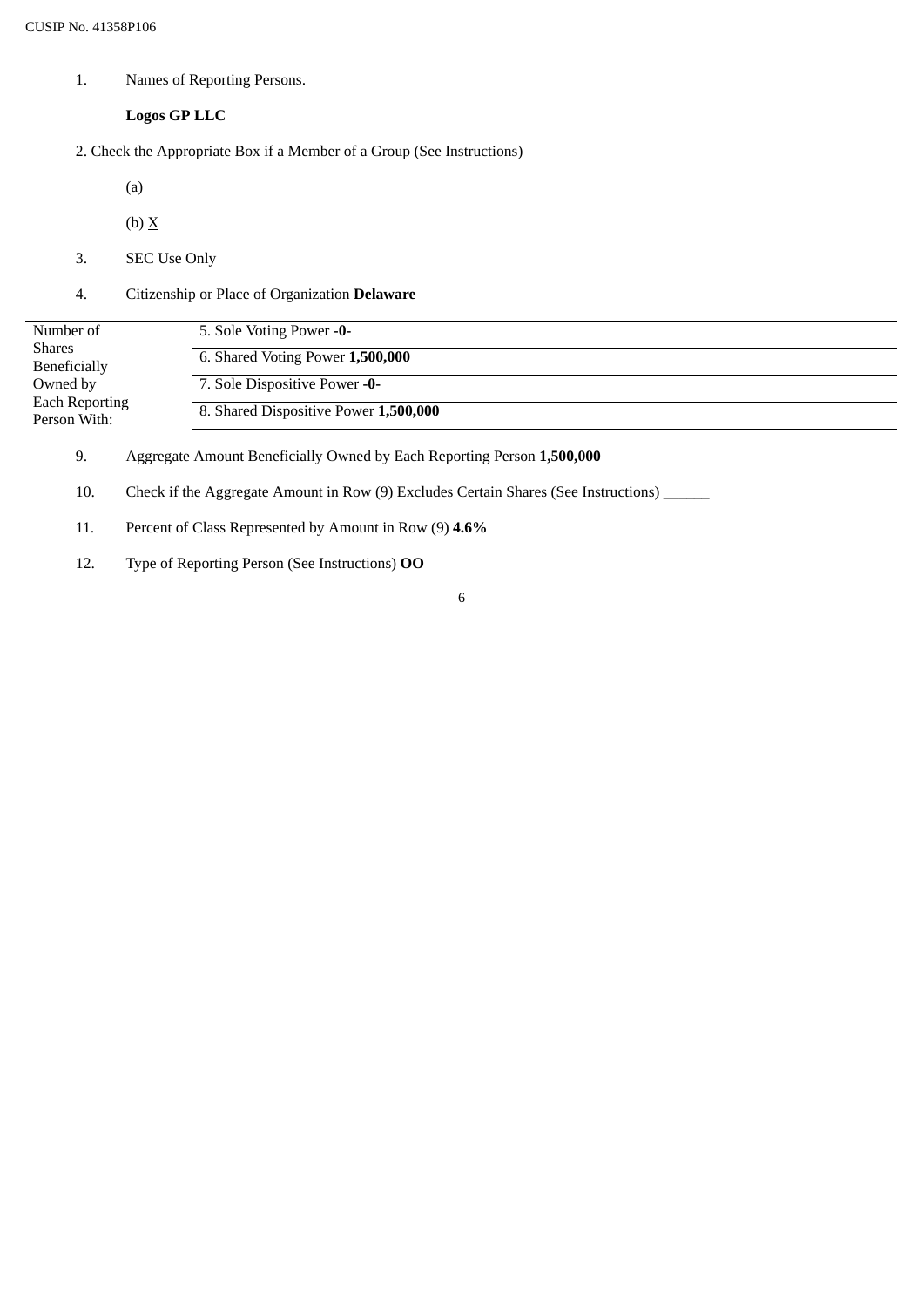| Item        |     | 1.                                                                                                                                                                                                                              |
|-------------|-----|---------------------------------------------------------------------------------------------------------------------------------------------------------------------------------------------------------------------------------|
|             | (a) | Name of Issuer                                                                                                                                                                                                                  |
|             |     | <b>Harpoon Therapeutics, Inc.</b>                                                                                                                                                                                               |
|             | (b) | Address of Issuer's Principal Executive Offices                                                                                                                                                                                 |
|             |     | 131 Oyster Point Blvd, Suite 300, South San Francisco, CA 94080                                                                                                                                                                 |
| <b>Item</b> |     | 2.                                                                                                                                                                                                                              |
|             | (a) | The names of the persons filing this statement are:                                                                                                                                                                             |
|             |     | Logos Global Master Fund LP ("Global Fund"), Logos Global Management LP ("Logos Global"), Logos GP LLC<br>("Logos GP"), Logos Global Management GP LLC ("Logos Global GP"), and Arsani William (collectively, the<br>"Filers"). |

Logos Global is the investment adviser to investment funds, including Global Fund. Logos Global GP is the general **partner of Logos Global. Dr. William is a control person of Logos Global and Logos Global GP.**

The Filers are filing this statement jointly but not as members of a group, and they expressly disclaim membership in a group. In addition, filing this Schedule 13G on behalf of Global Fund should not be construed as an admission that it is, and it disclaims that it is, a beneficial owner, as defined in Rule 13d-3 under the Act, of any of the Stock covered **by this Schedule 13G.**

Each Filer also disclaims beneficial ownership of the Stock except to the extent of that person's pecuniary interest **therein.**

(b) The principal business office of the Filers is located at:

#### **One Letterman Drive, Building D, Suite D3-700, San Francisco, California 94129**

- (c) For citizenship of Filers, see Item 4 of the cover sheet for each Filer.
- (d) This statement relates to the Issuer's shares of **Common Stock, \$0.0001 par value** (the "Stock").
- (e) The CUSIP number of the Issuer is: **41358P106**.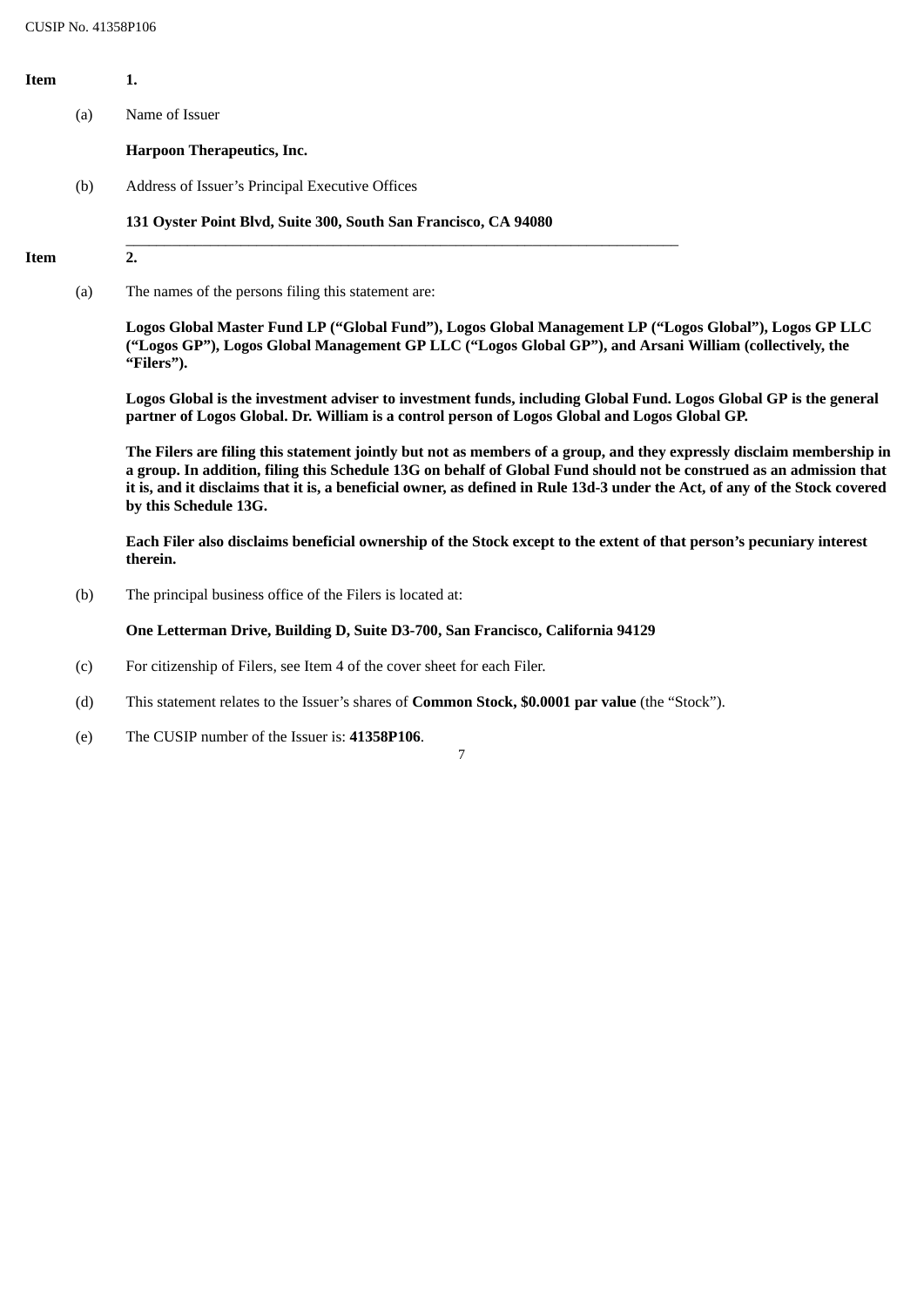CUSIP No. 41358P106

| Item 3. | If this statement is filed pursuant to rule $240.13d-1(b)$ or $240.13d-2(b)$ or (c), check whether the person filing is a:                                              |
|---------|-------------------------------------------------------------------------------------------------------------------------------------------------------------------------|
| (a)     | [ ] Broker or dealer registered under section 15 of the Act (15 U.S.C. 780).                                                                                            |
| (b)     | [ ] Bank as defined in section $3(a)(6)$ of the Act (15 U.S.C. 78c).                                                                                                    |
| (c)     | [ ] Insurance company as defined in section 3(a)(19) of the Act (15 U.S.C. 78c).                                                                                        |
| (d)     | [ ] Investment company registered under section 8 of the Investment Company Act of 1940 (15 U.S.C. 80a-8).                                                              |
| (e)     | [X] An investment adviser in accordance with section 240.13d-1(b)(1)(ii)(E) as to Logos Global.                                                                         |
| (f)     | [ ] An employee benefit plan or endowment fund in accordance with section 240.13d-1(b)(1)(ii)(F).                                                                       |
| (g)     | [X] A parent holding company or control person in accordance with $240.13d-1(b)(1)(ii)(G)$<br>as to Logos Global GP and Dr. William.                                    |
| (h)     | [ ] A savings association as defined in section 3(b) of the Federal Deposit Insurance Act (12 U.S.C. 1813).                                                             |
| (i)     | $\lceil$ A church plan that is excluded from the definition of an investment company under section 3(c)(14) of the<br>Investment Company Act of 1940 (15 U.S.C. 80a-3). |
| (j)     | [ ] Group, in accordance with section $240.13d-1(b)(1)(ii)(J)$ .                                                                                                        |
|         |                                                                                                                                                                         |

# **Item 4. Ownership.**

See Items 5-9 and 11 of the cover page for each Filer.

Shares beneficially owned by the Filers are reported in this Schedule 13G as of February 14, 2022.

The percentages reported in this Schedule 13G are based on 32,748,556 shares of Common Stock outstanding as of October 31, 2021, as reported in the Issuer's Form 10-Q filed on November 10, 2021.

# **Item 5. Ownership of Five Percent or Less of a Class**

If this statement is being filed to report the fact that as of the date hereof the reporting person has ceased to be the beneficial owner of more than five percent of the class of securities, check the following [ **X** ].

# **Item 6. Ownership of More than Five Percent on Behalf of Another Person.**

Not applicable.

Item 7. Identification and Classification of the Subsidiary Which Acquired the Security Being Reported on By the Parent **Holding Company.**

Not applicable.

# **Item 8. Identification and Classification of Members of the Group.**

Not applicable.

# **Item 9. Notice of Dissolution of Group.**

Not applicable.

**Item 10. Certification.**

# **Certification of Logos Global, Logos Global GP and Dr. William:**

By signing below I certify that, to the best of my knowledge and belief, the securities referred to above were acquired and are held in the ordinary course of business and were not acquired and are not held for the purpose of or with the effect of changing or influencing the control of the issuer of the securities and were not acquired and are not held in connection with or as a participant in any transaction having that purpose or effect, other than activities solely in connection with a nomination under § 240.14a-11.

# **Certification of Global Fund and Logos GP:**

By signing below I certify that, to the best of my knowledge and belief, the securities referred to above were not acquired and are not held for the purpose of or with the effect of changing or influencing the control of the issuer of the securities and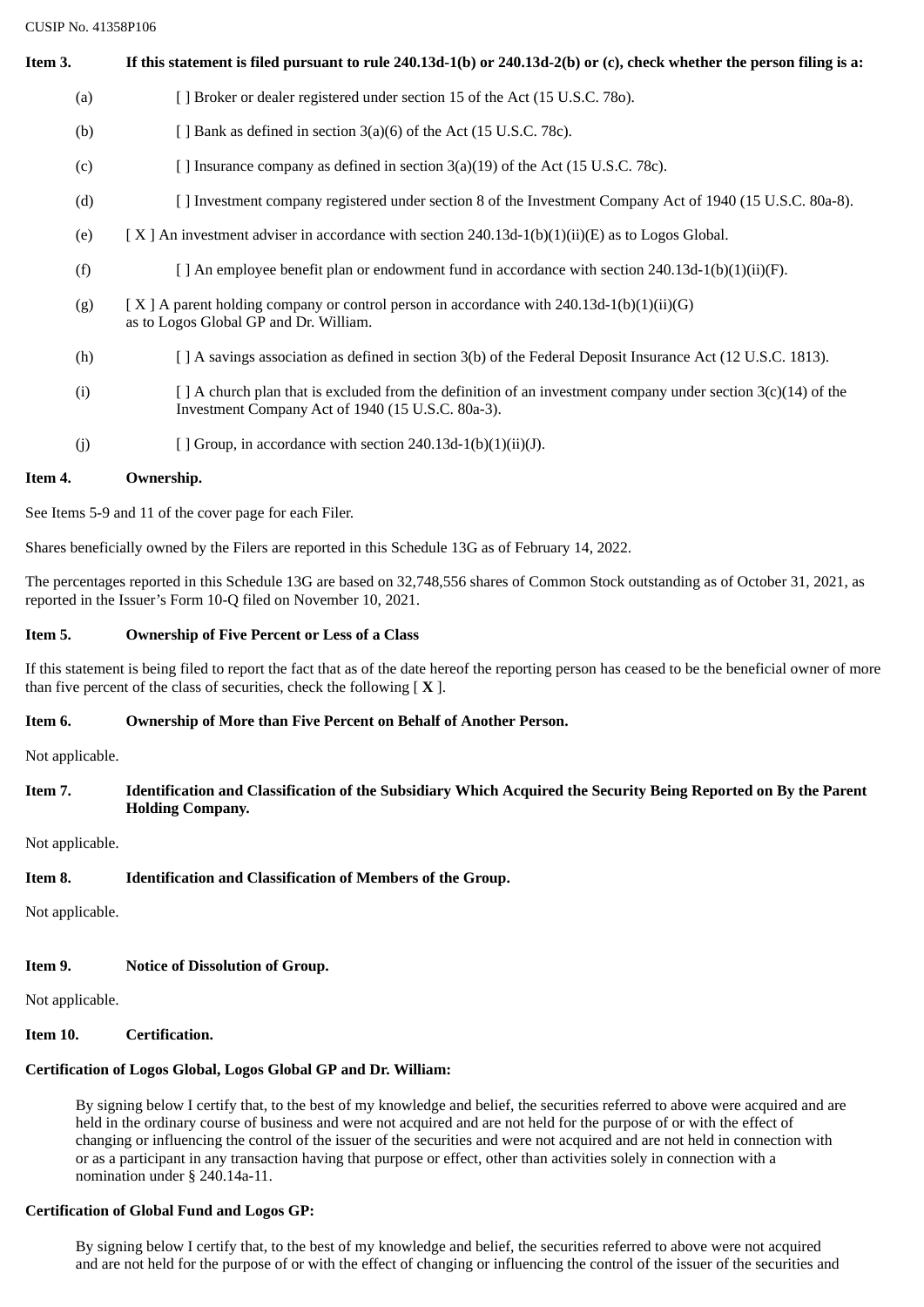were not acquired and are not held in connection with or as a participant in any transaction having that purpose or effect, other than activities solely in connection with a nomination under § 240.14a-11.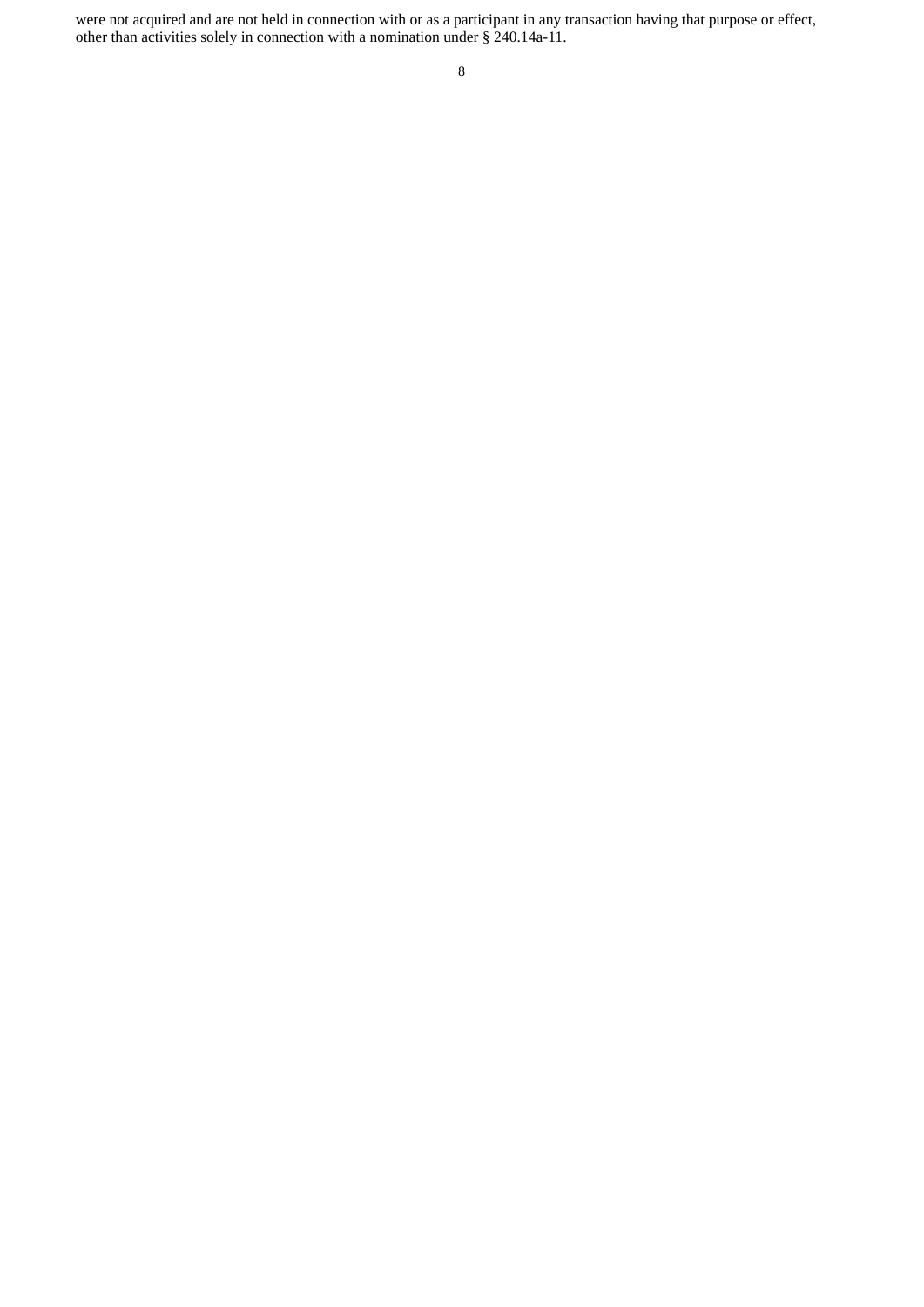### SIGNATURE

After reasonable inquiry and to the best of my knowledge and belief, I certify that the information set forth in this statement is true, complete and correct.

Dated: February 14, 2022

\_*\_\_/s/ Arsani William* \_ **Arsani William**

## **Logos Global Management LP**

By: *\_\_/s/ Arsani William* Name: Arsani William \_ Title: **Manager** 

#### **Logos Global Management GP LLC**

By: *\_\_/s/ Arsani William* Name: Arsani William \_ Title: **Manager** 

### **Logos Global Master Fund LP**

By Logos Global Management LP, its investment manager and attorney-in-fact

By: *\_\_/s/ Arsani William* Name: Arsani William Title: Manager **Logos GP LLC**

By: *\_\_/s/ Arsani William* Name: Arsani William \_ Title: **Manager**